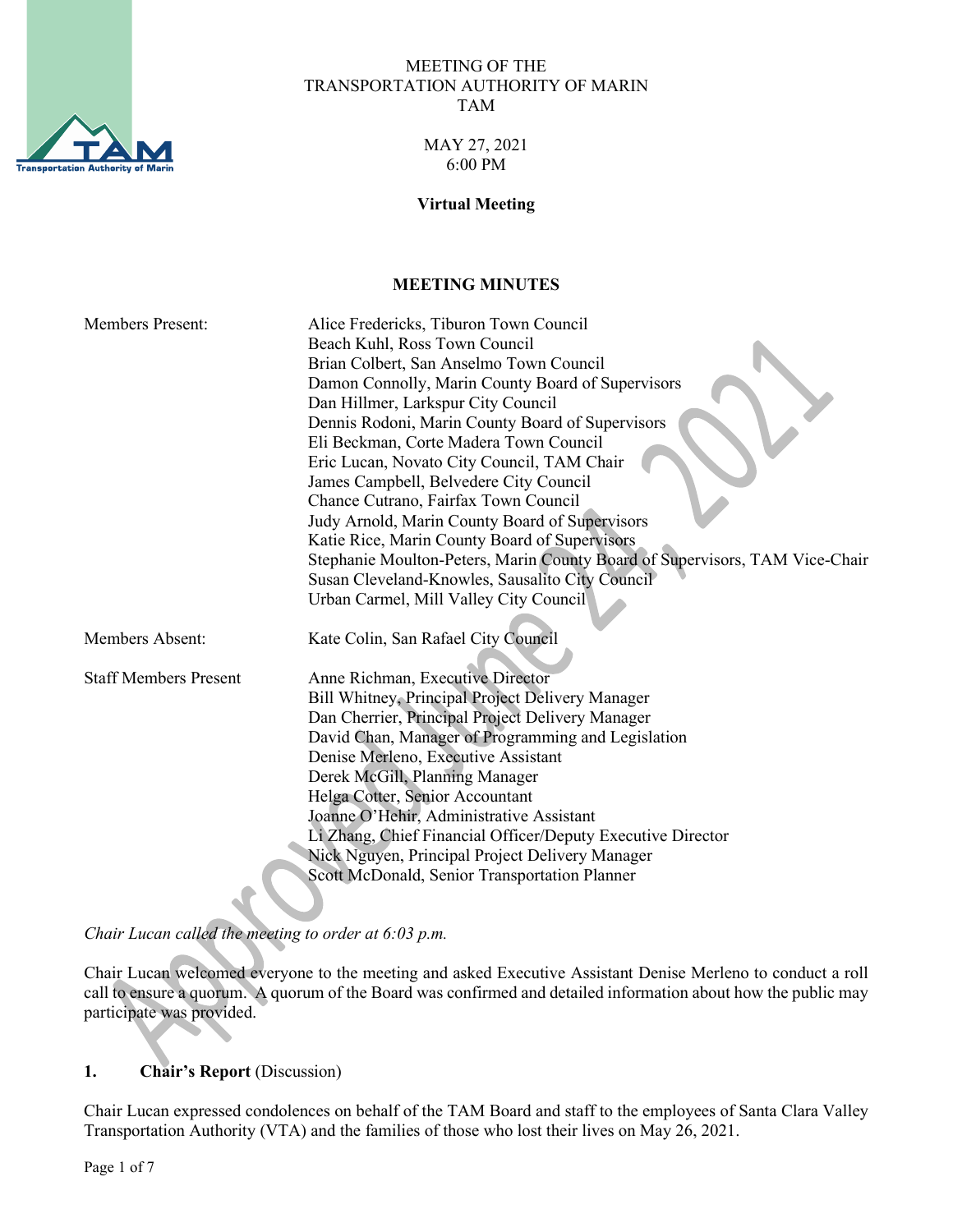Chair Lucan introduced Commissioner Beach Kuhl, representing the Town of Ross, to present the Crossing Guard of the Year Award. Commissioner Kuhl introduced the Superintendent of Ross School District, Dr. Michael McDowell, who commended Crossing Guard David Houston for his service to the community. Commissioner Kuhl presented the award to Mr. Houston in a video recording.

Chair Lucan recognized the Citizens' Oversight Committee (COC) members and he congratulated Member Joy Dahlgren, Central Marin Planning Area, who is stepping down after 14 years of service to the Committee. Alternate Jeffrey Olson will take the member seat. Chair Lucan also recognized Mr. Bob Burton, who was a dedicated COC member for over 15 years representing the Southern Marin Planning Area and passed away in December 2020. He reported that Mr. Stephen Burke would be appointed Member for Southern Marin Planning Area and Debbie Allen as the Alternate.

Chair Lucan expressed his appreciation on behalf of the TAM Board for the work undertaken by the members. COC Chairperson Peter Pelham thanked the Board for the acknowledgement and the COC members/alternates for their dedication.

Chair Lucan concluded his report with an announcement that Commissioners Carmel and Cleveland-Knowles would be joining the TAM Commute Alternatives & Trip Reduction (CART) Ad-Hoc Committee.

# **2. Commissioner Matters Not on the Agenda** (Discussion)

Commissioner Colbert reported on a virtual community workshop on the San Anselmo Hub Transportation Study and Commissioner Carmel recommended a podcast on roundabouts.

# **3. Commissioner Reports** (Discussion)

a. MTC Report – Commissioner Connolly

Commissioner Connolly reported that the Metropolitan Transportation Commission (MTC) and the State of California Wildlife Conservation Board have issued a grant agreement for the North Bay Baylands Regional Conservation Investment Strategy (RCIS) for a sea level rise and climate change vulnerability assessment related to State Route (SR) 37. He also reported on MTC's plans for the approximately \$1.7 billion for the Bay Area region for transit from the American Rescue Plan (ARP). Commissioner Connolly discussed his participation on a Bay Area Toll Authority (BATA) Ad-Hoc Recovery Committee, which focuses primarily on pandemic recovery actions for BATA and the bridges. He stated that traffic levels are anticipated to return to about 90% of 2019 levels by 2022 and bridge traffic is expected to return to 100% by 2028. He confirmed that the last meeting of the Ad-Hoc group took place on April 5, 2021 and will issue a report that includes a recommendation for open-road tolling and an extension of the Richmond-San Rafael Bridge High Occupancy Vehicle (HOV) lane east of the Toll Plaza.

b. Marin Transit Report – Commissioner Colbert

Commissioner Colbert reported that he had joined Commissioner Connolly for a bus and bike ride from the San Rafael Transit Center to Golden Gate Bridge and back. He noted that Commissioner Connolly traditionally foregoes driving during the month of May in favor of biking and public transit. Commissioner Colbert reported that the Marin Transit drivers were very helpful and the experience of riding public transit was very positive.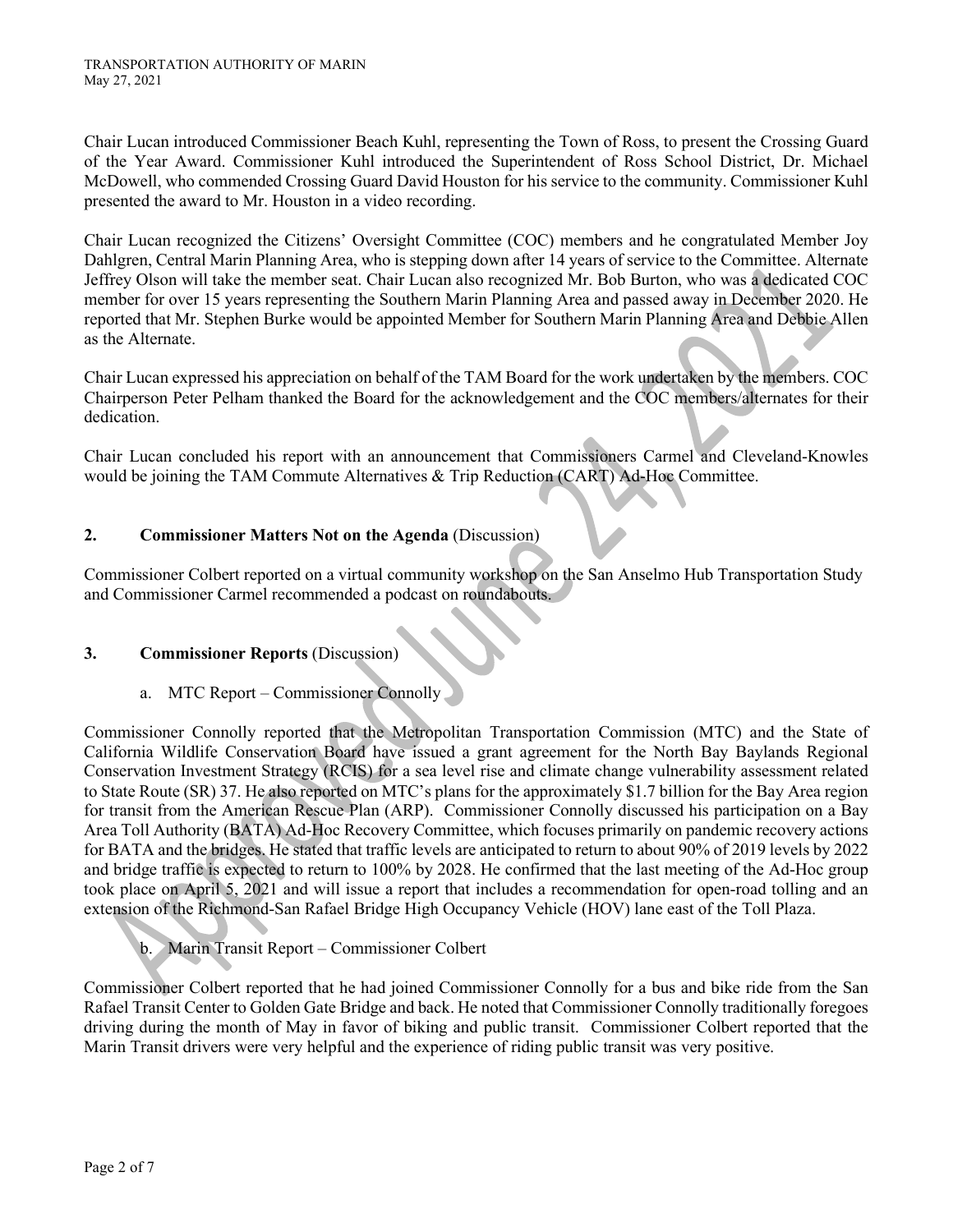#### c. SMART Report – Commissioner Lucan

Commissioner Lucan reported that SMART's "Welcome Back" campaign is underway with 2 additional services in the morning and 3 additional services in the afternoon on weekdays. He added that Saturday service will begin on May 29, 2021, and that the SMART Board has approved a promotional fare structure that is effective until May 2022, resulting in fare savings of 40%.

### **4. Executive Director's Report** (Discussion)

Executive Director (ED) Anne Richman issued an oath of office to Eli Beckman, a new alternate TAM Commissioner for Corte Madera.

ED Richman reported on a call for projects for \$1.25 million in funding from the Transportation Fund for Clean Air (TFCA) and the Transportation Development Act (TDA); funding allocations to Mill Valley and San Rafael for two major road projects, and the release of the Draft FY2021-22 Annual budget for the public comment period. ED Richman read a Letter of Appreciation for Ms. Merleno, who will retire at the end of May after 15 years of service as the agency's Executive Assistant and Clerk of the Board. Vice-Chair Stephanie Moulton-Peters and Commissioners Hillmer, Connolly, Rice, Arnold, Fredericks, and Colbert offered their best wishes to Ms. Merleno. Chair Lucan added his thanks for Ms. Merleno's contribution to the agency.

### **5. Open Time for Public Expression**

Chair Lucan asked if any members of the public wished to speak or had sent in an e-comment, and hearing none, he moved on to the next item.

# **6. CONSENT CALENDAR** (Action)

- a. Approve TAM Board Meeting Minutes April 22, 2021
- b. Approval of Financial Advisory Services Contract Extension
- c. Appointments to the Citizens' Oversight Committee
- d. Review the 2021 Measure A/AA Transportation Sales Tax Compliance Auditee Selection List
- e. Allocate Transportation Sales Tax (Measure AA) Funds to Mill Valley for the East Blithedale Avenue Rehabilitation Project
- f. Allocate Transportation Sales Tax (Measure AA) Funds to San Rafael for the Third Street Rehabilitation Project
- g. Review the Proposed TAM FY2021-22 Annual Budget and Release for Public Comment

Commissioner Arnold moved to approve the Consent Calendar and was seconded by Commissioner Cutrano.

A roll call vote was conducted, and the motion passed unanimously.

#### **7. MTC Presentation on Plan Bay Area 2050 (Discussion)**

Planning Manager Derek McGill provided background information on Plan Bay Area (PBA) 2050 and he confirmed that all the projects submitted by Marin County have been included in the Plan. Mr. McGill introduced David Vautin, Assistant Director of Major Plans with MTC, who presented the report on PBA 2050.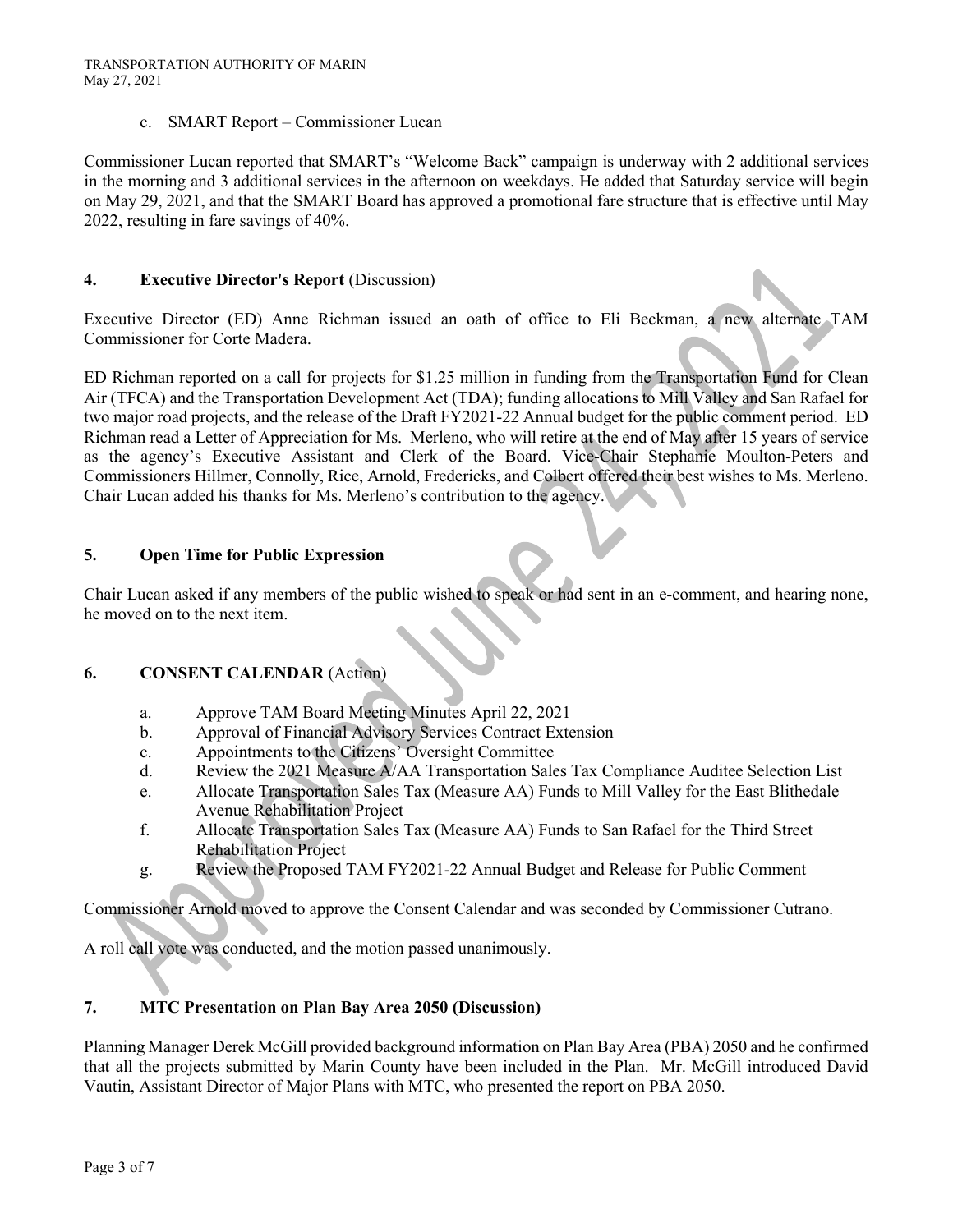Mr. Vautin provided an overview of Draft PBA 2050, the long-range regional plan for transportation, housing, the economy and the environment, which MTC released on May 26, 2021. He discussed the planning process and public outreach since the Plan's inception 3.5 years ago and highlighted the expected growth geographies in the Bay Area over the next 30 years.

Mr. Vautin discussed the four elements of the Plan. He stated that the Transportation Element focuses on maintaining and optimizing the existing system and investing \$100 billion in transit; the Housing Element focuses on preserving and growing affordable housing levels; the Economy Element focuses on strategies to improve economic mobility to address income inequality; and the Environmental Element includes strategies to reduce risks from sea level rise and earthquakes.

Mr. Vautin provided an overview of the 35 strategies that are included in the Plan, including strategies to expand the transportation network to connect to new destinations and reduce traffic congestion. He discussed 5 strategies that relate directly to Marin County, including a transportation strategy to improve interchanges and highway bottlenecks (such as SR 37), and increased affordable housing and sea level rise protections. Mr. Vautin stated the cost of the Plan is expected to be over \$1.4 trillion over the 30-year time period and he noted that there were significant funding gaps, particularly in the housing, economic and environmental strategies, which will require state and federal funding. He noted that Marin County is expected to account for 3% of the region's housing growth, and the North Bay is expected to account for 10% of housing growth. He discussed the importance of job and housing growth occurring close to public transit in order to meet the state's greenhouse gas (GHG) reduction mandates and the advantages of adopting the strategies, including reductions in the burden of housing and transportation costs and the protection of homes from sea-level rise.

Mr. Vautin highlighted some of the actions in the implementation plan, including the need to raise revenue, advance the recommendations of the Blue Ribbon Recovery Taskforce and to lead projects that advance affordable housing.

Mr. Vautin concluded his presentation with details of the public outreach process and noted that the Draft Plan is available to the public for review and comment through July 20, 2021.

Commissioner Hillmer asked how the pandemic has affected data on jobs and housing. Mr. Vautin stated that a Draft and Final Blueprint were produced during the pandemic that incorporated data on telecommuting, GHG emissions and office needs during that period.

Commissioner Campbell and Mr. Vautin discussed MTC's role in sea level rise planning and the financial aspects of implementing the plan. Mr. Vautin stated that the plan includes studies on the costs and mitigations for impacts from a 2-foot sea level rise through 2050, and that MTC's role would be to provide technical assistance and funding to local agencies. He confirmed that they utilized research from San Francisco Bay Conservation and Development Commission.

Commissioner Carmel and Mr. Vautin discussed the need for 37,000 housing units over the 30-year period of the Plan and Commissioner Carmel noted that lack of funding would be the key problem for meeting affordable housing needs.

Chair Lucan and Mr. Vautin discussed the inclusion of accessory dwelling units (ADUs) and junior accessory dwelling units (JADUs) in growth patterns.

Chair Lucan opened this item to public comment.

Vida Florez, Alternate for the COC, commented on the Plan, which she urged the TAM Board to support .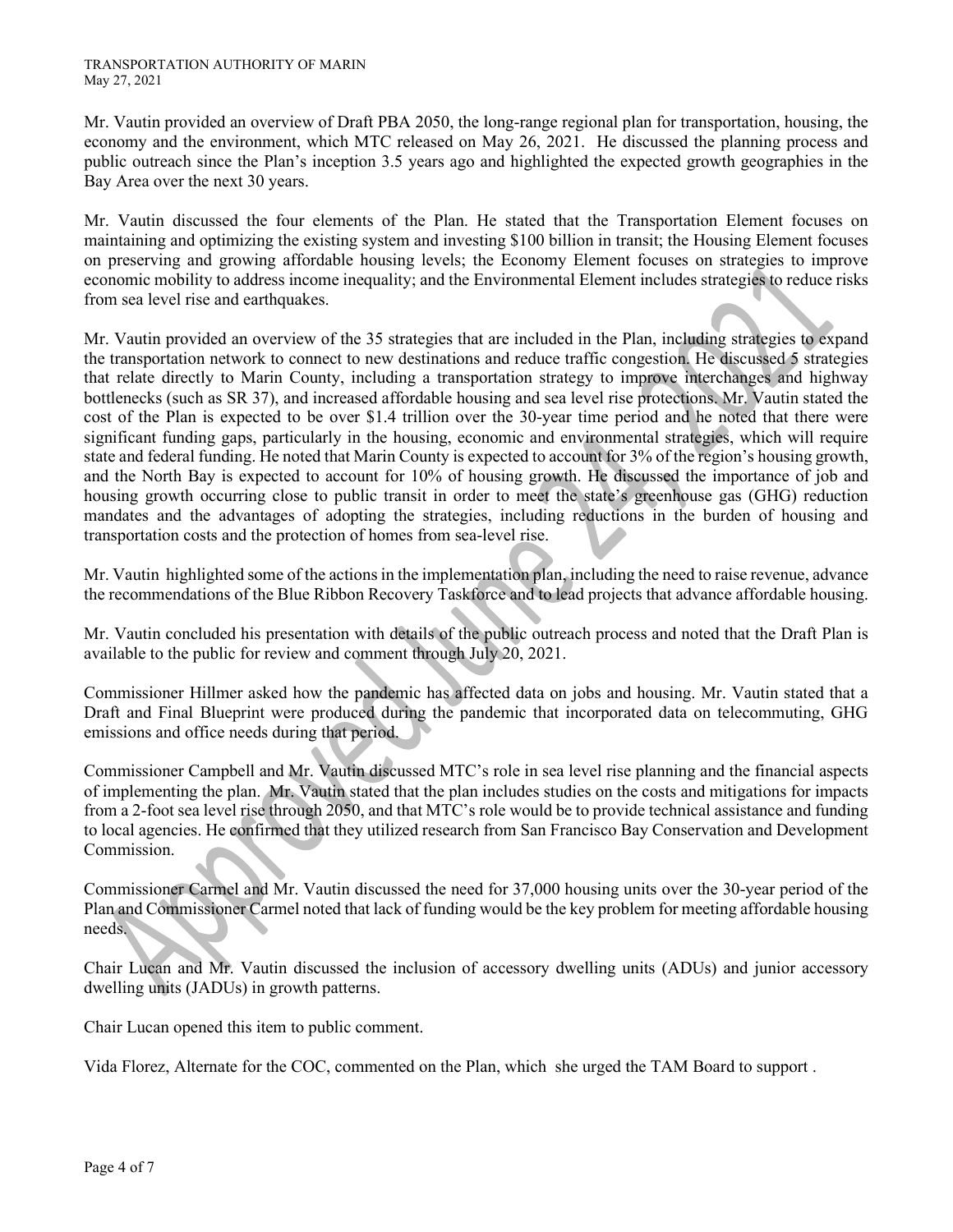## **8. Adopt Positions on 2021 State Legislative Bills** (Action)

Manager of Programming and Legislation David Chan introduced Gus Khouri of Khouri Consulting to present this item which recommended that the TAM Board adopt the recommended positions on the 2021 Legislative bills.

Mr. Khouri discussed the state budget surplus, financial commitments to education, homelessness, and the dedication of \$4.5 billion for transportation, including investment in rail transit to reduce GHG emissions; funding for the Active Transportation Program (ATP) and grade separation projects. He also discussed the extension of relief on transit fare box recovery ratio requirements, maintaining the California Department of Transportation (Caltrans) support cost cap charged to local agencies for delivering projects relating to state highways, and TAM's response to the Governor's Climate Action Plan for Transportation Infrastructure.

In response to Commissioner Rice, Mr. Khouri confirmed the Governor is required by the constitution to set aside funds for a rainy day fund. He noted that the state has exceeded the level of taxation funds allowed and is returning funds to taxpayers.

Chair Lucan recused himself from the discussion on the e-bike bill and asked Vice-Chair Moulton-Peters to preside over that portion of the item.

Mr. Khouri confirmed an amendment to Assembly Bill (AB) 117 (Boerner Horvath) would prioritize rebates for low-income individuals who purchase electric bikes and he recommended the Board change its position on the bill from "Watch" to "Support".

Chairperson Lucan returned to the virtual dais and Mr. Khouri also recommended TAM change position from "Oppose" to "Watch" on Senate Bill (SB) 542 and to take a position of "Support" on AB 14 and SB 4 that will provide funding to expand broadband.

Commissioner Fredericks asked Mr. Khouri if there would be sufficient funds to provide increased broadband across the community or if funds would be prioritized. In response, Mr. Khouri stated that he is not aware of how funds will be distributed.

Chair Lucan asked if any members of the public wished to speak or had sent in an e-comment, and hearing none, he closed the item to public comment.

Chair Lucan recused himself and stepped away from the virtual dais while Vice-Chair Moulton Peters presided over the vote on the e-bike bill.

Commissioner Rice made a motion to move from a "Watch" position to a "Support" position on AB 117 which was seconded by Commissioner Cleveland-Knowles. A roll call vote was conducted, and the motion passed unanimously.

Chair Lucan returned to the virtual dais and presided over the vote for the remainder of the bills.

Commissioner Rice made a motion to adopt positions on the remaining bills in the 2021 State Legislative Bills as presented in the staff report which was seconded by Commissioner Cleveland-Knowles. A roll call vote was conducted, and the motion passed unanimously.

# **9. MTC Agreement for the Marin Sonoma Narrows (MSN) Project** (Action)

ED Richman introduced the item and noted that MTC has approved the funding agreement with TAM. Mr. Chan presented the staff report, which asks the TAM Board to authorize the TAM ED to execute an agreement with MTC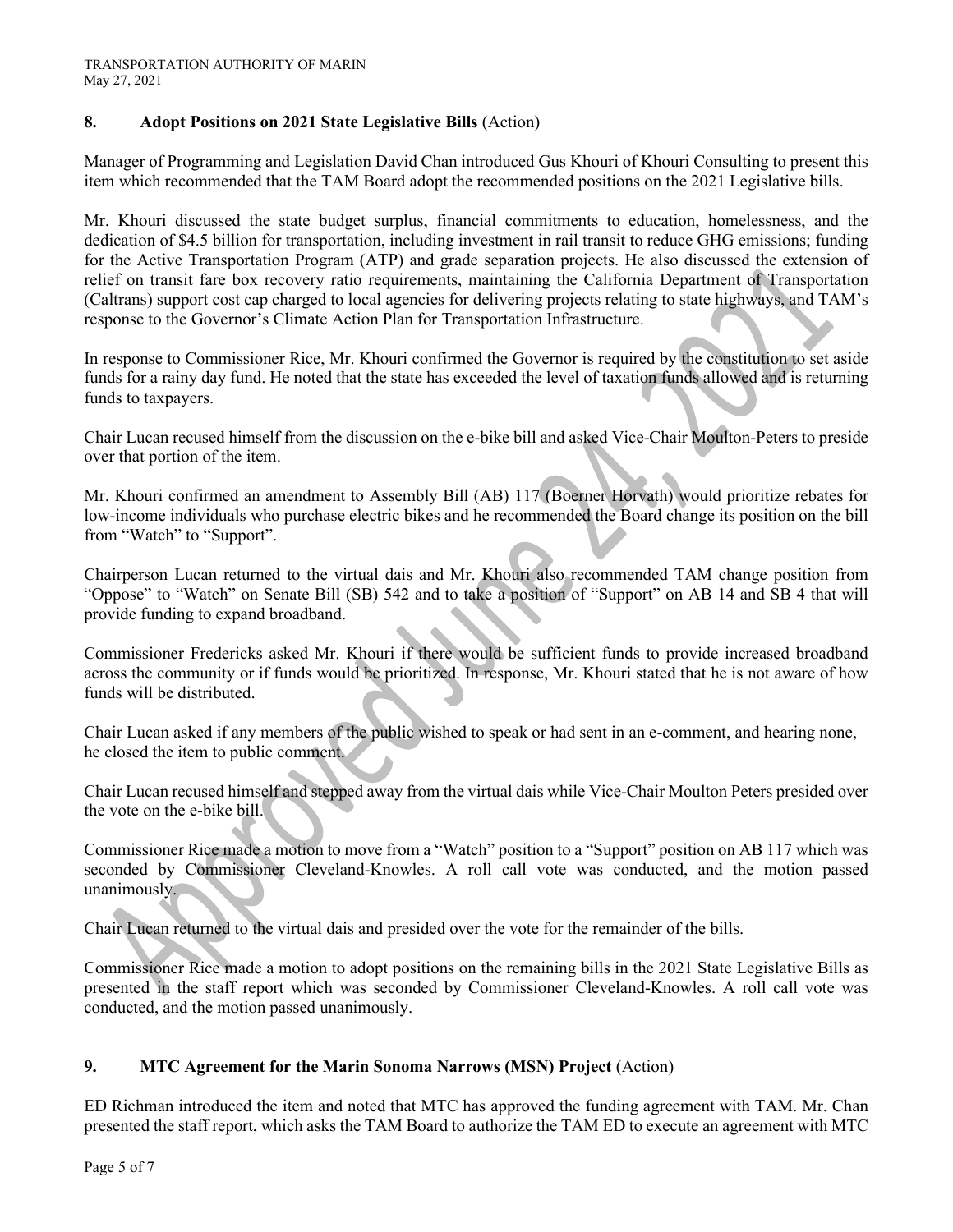TRANSPORTATION AUTHORITY OF MARIN May 27, 2021

for the programming of federal discretionary Surface Transportation Program (STP) funds to the construction phase of the MSN Project.

Mr. Chan reported that the Board had authorized the TAM ED to sign a Letter of No Prejudice (LONP) at the April 22, 2021 Board Meeting for the remaining funding needed for the construction of the MSN project. Mr. Chan explained the circumstances under which TAM would be required to pay a one-time payment of 1% under the agreement with MTC. He stated that staff is proposing the amount of \$757,000 would be paid using Measure AA and he confirmed staff's recommendation to execute the funding agreement.

In response to Vice-Chair Moulton-Peters, Mr. Chan clarified that payment of the 1% is required if Regional Measure (RM) 3 is upheld after September 30 2023, but TAM would not be required to repay any of the federal funds if RM3 fails. ED Richman stated that the funding agreement is still significantly beneficial to the agency.

Commissioner Connolly and ED Richman discussed the reason why MTC would apply an interest fee if RM3 is not upheld before September 2023. ED Richman noted that the date is tied to the cycle of funding from the Surface Transportation Program (STP) through the One Bay Area Program (OBAG).

Commissioner Cleveland-Knowles stated that the litigation of RM3 is currently being considered by the courts and that it is possible the lawsuit might not be resolved before September 2023. She confirmed her support for staff's recommendation.

Chair Lucan asked if any members of the public wished to speak or had sent in an e-comment, and hearing none, he closed the item to public comment.

Commissioner Arnold made a motion to authorize TAM ED to execute an agreement with the MTC for the programming of federal discretionary STP funds to the construction phase of the MSN Project which was seconded by Commissioner Fredericks.

A roll call vote was conducted, and the motion passed unanimously.

# **10. Review and Release the Draft 2021 Strategic Plan for Public Comment** (Action)

ED Richman introduced the item and Mr. Chan presented the staff report, which asks the Commissioners to review and release the draft 2021 Strategic Plan for the required 30-day public comment period.

Mr. Chan provided background information on the Expenditure Plans for Measure A and Measure AA, which require TAM to have Strategic Plans that identify when funding would become available and when projects are slated to receive funds. He stated that the Strategic Plan for Measure A must remain until the agency has fulfilled all the commitments under the measure and that staff is recommending the Strategic Plans for Measure A and Measure AA are combined into a single document.

Mr. Chan discussed the notable changes to the new Plan, including the addition of two new guiding principles: 1) Equity and 2) Wildfire Evacuation Awareness, and the provision of a 5-year outlook. He discussed sections in the Plan that address transparency and accountability and the inclusion of revenue forecasts.

Mr. Chan stated that revenue collections for Measure A ceased on March 30, 2019 and he discussed the outstanding commitments under Strategy 1.1 and the Reserve Fund. He discussed Measure AA funds, which began collection on April 1, 2019 and discussed the ways in which the funds have been spent, including Quick-Build Projects, large and small Safe Pathway Projects and the Crossing Guard Program.